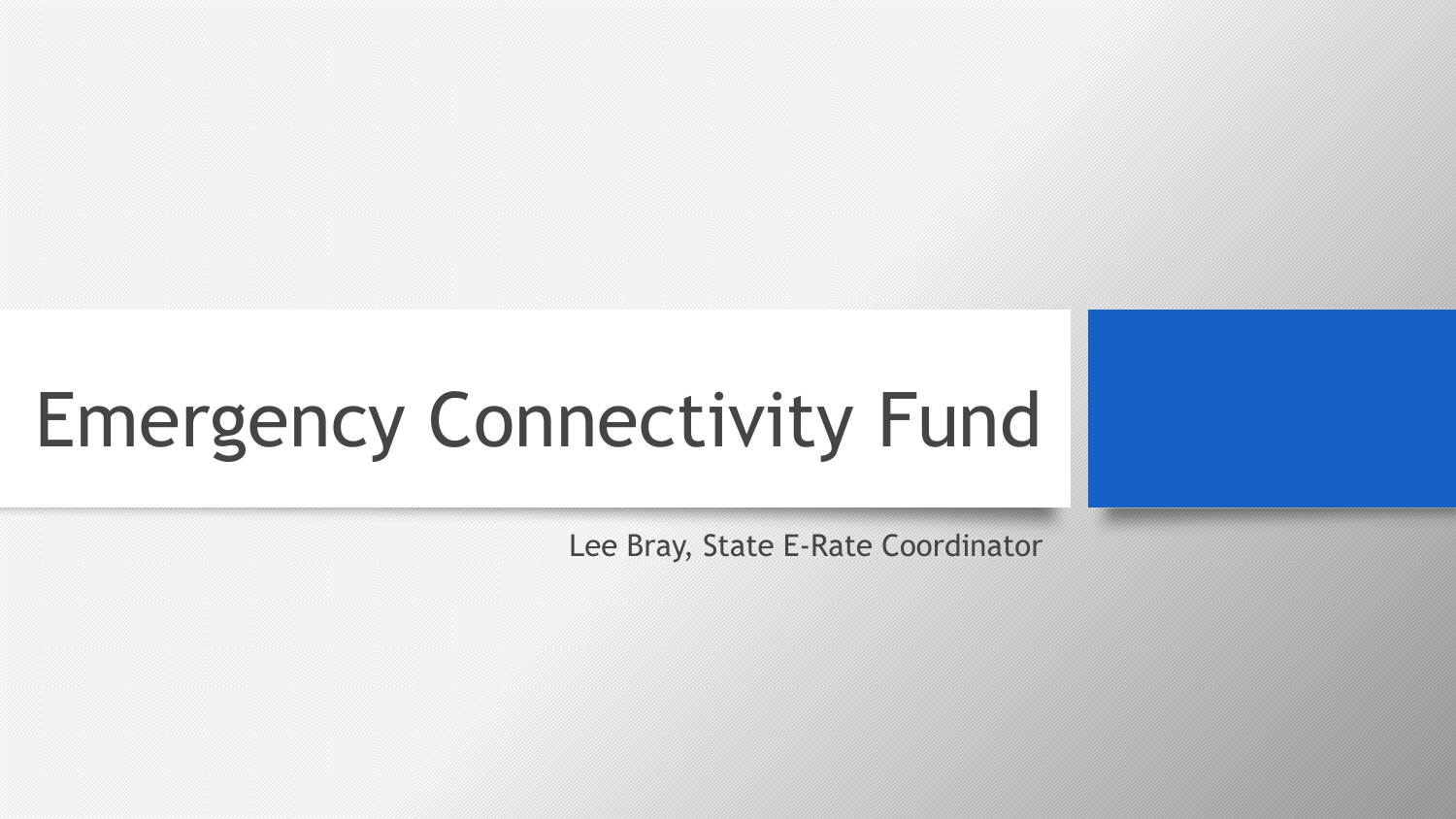#### Agenda

- Emergency Connectivity Fund (ECF) Basic information
- Eligible services / products
- Prerequisite Unmet Needs
- Application Process
- Payment Process
- Invoicing
- Timeline
- Other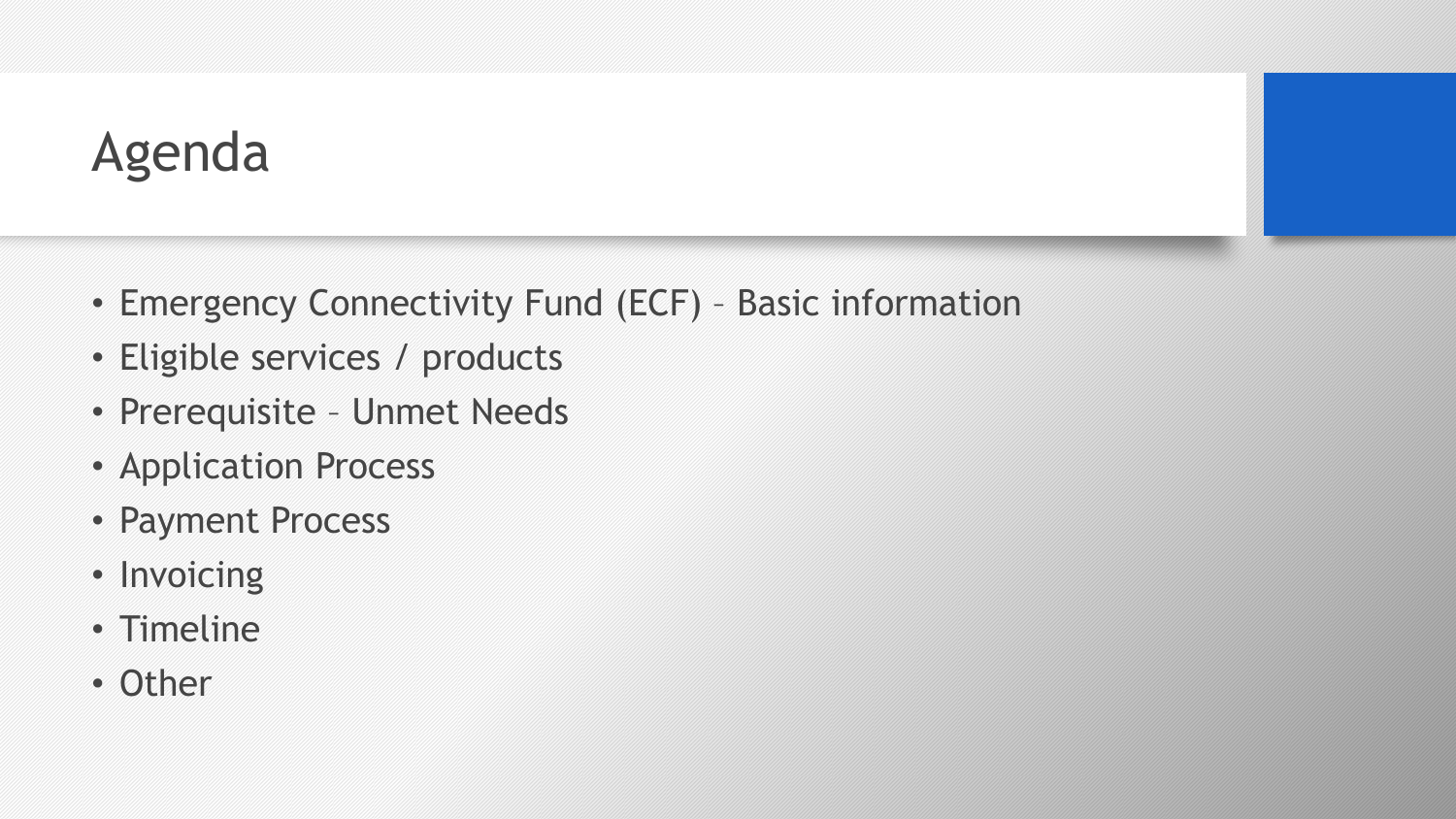# Emergency Connectivity Fund Program (ECF)

- Established by Congress, Directed by the FCC (Federal Communications Commission), Managed by USAC (Universal Services Administration Company)
	- Established under FCC-21-58A1 Report and Order
	- Provides 7.171 billion for remote learning
	- One-time program (currently)
	- 100% reimbursement of eligible expenses
	- Separate from E-Rate
	- Limited funding caps
		- Eligible devices
	- Internet (Wireline / Wireless / Hotspots) and Connected devices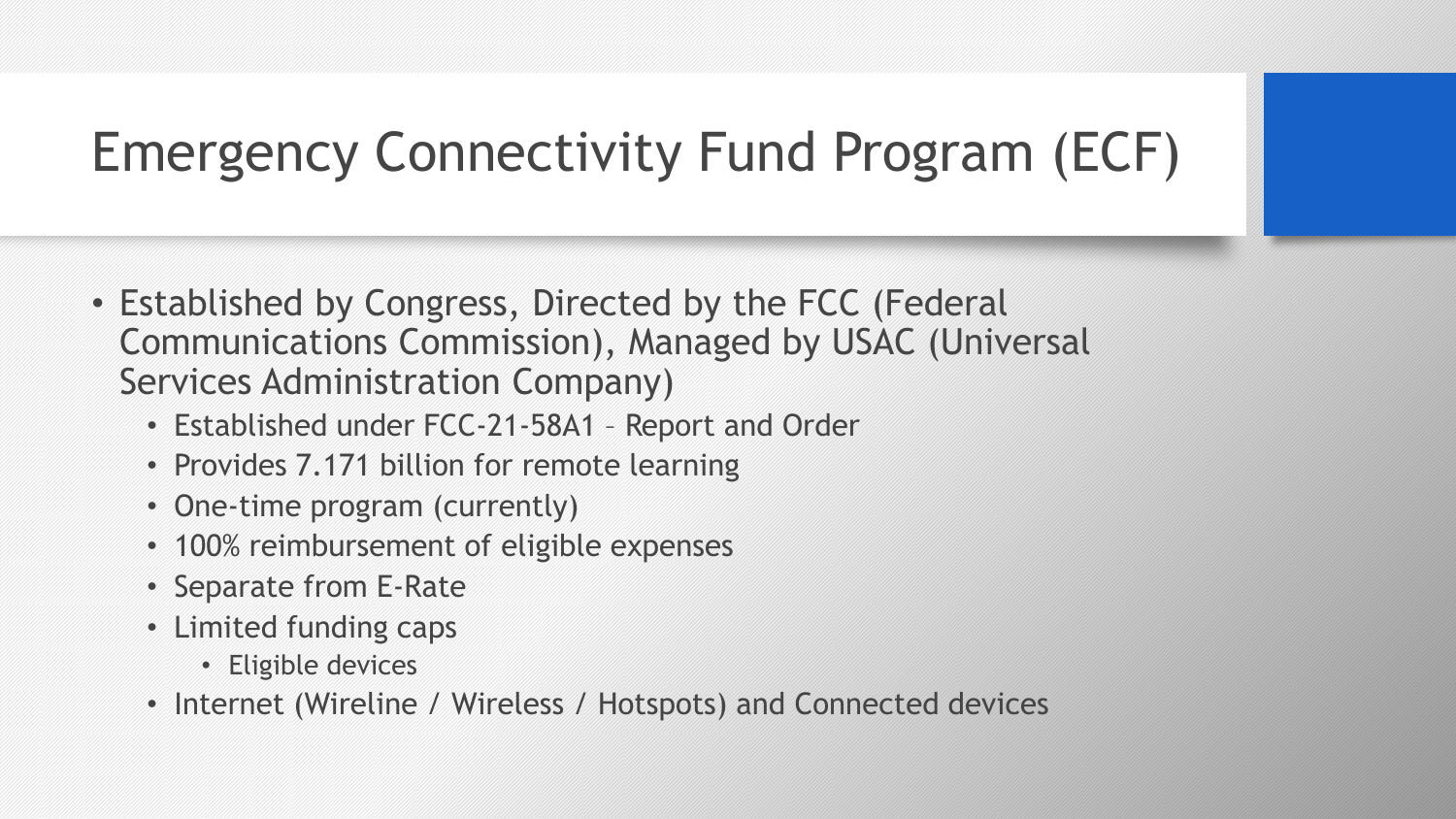#### Prerequisite – Unmet Need

- Schools must certify services and equipment will be used by:
	- Students
	- School Staff
	- Library patrons
- Lack adequate access
- Survey to determine need
	- Online, phone or paper survey
	- Must document if not previously determined
	- Must be completed prior to filing application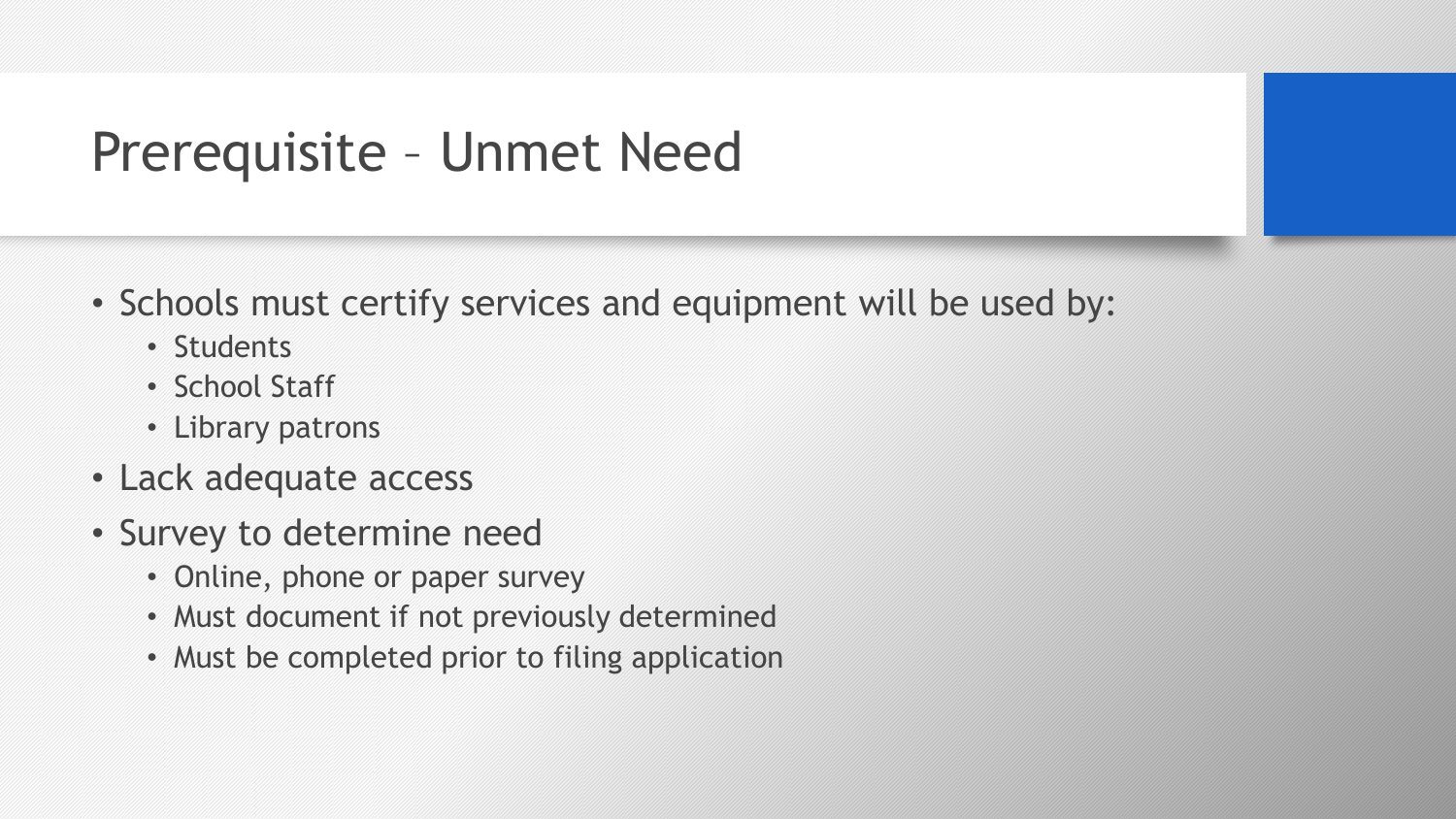## Eligible Products - Devices

- Laptops and Tablets
	- Not a refresh/replacement purchase
	- Limit of \$400 per device
	- Teacher or student must need device for remote learning
	- Support video conferencing and remote learning
	- No size restriction
	- Limit one per person (Student / Teacher / Para-Professional / Library Patrons)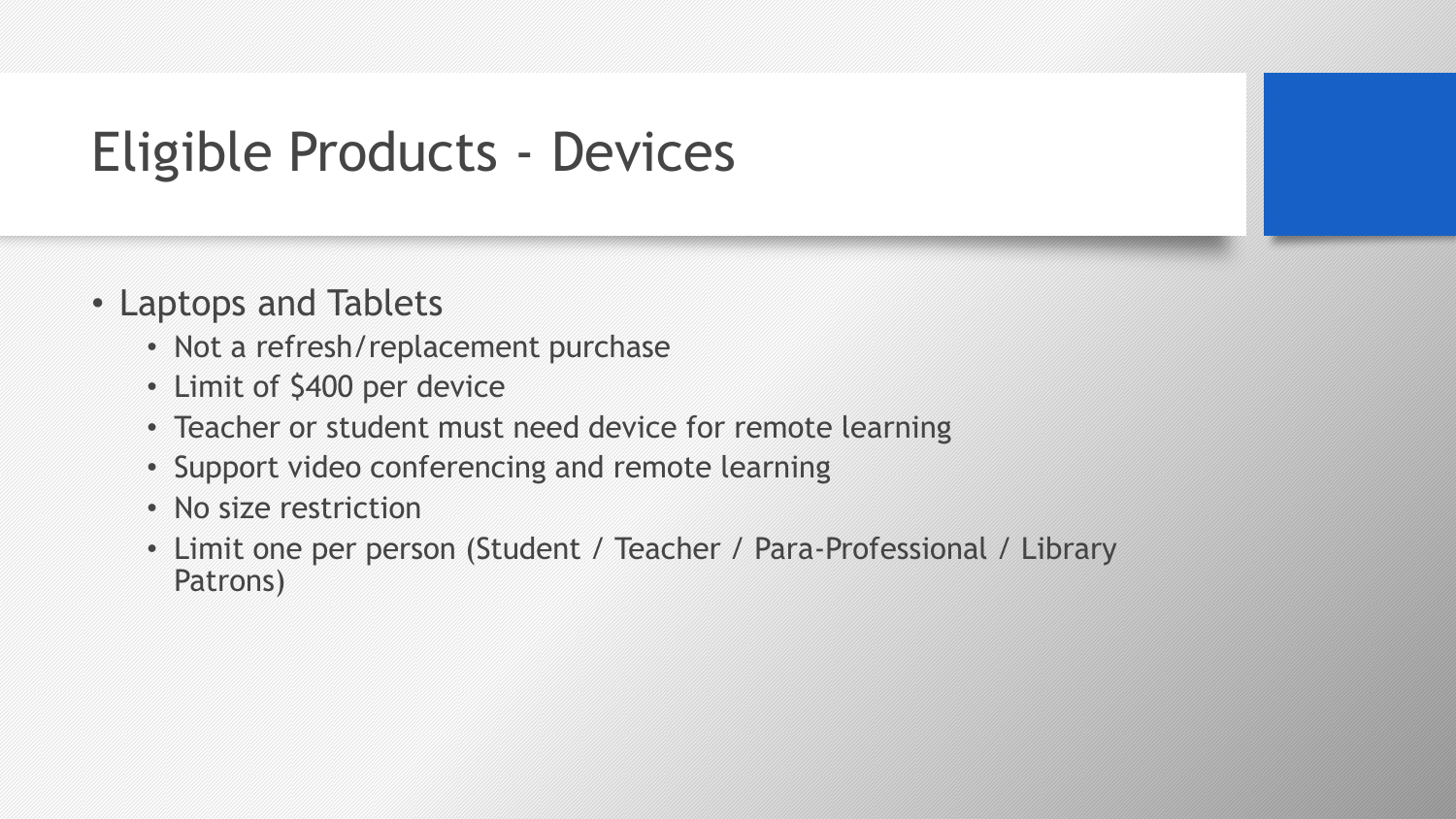## Eligible Products - Internet

- Wireline / Fixed wireless
	- Modems, routers, etc..
	- Limit one per household
- Hotspot service
	- Device funded up to \$250
	- Limit one per person
	- School buses and bookmobiles eligible
		- Limited access student, teacher, para-professional
- Air-cards
- Installation, configuration, and taxes eligible
- Primary use for educational purposes
- Service for July 1, 2021 June 30, 2022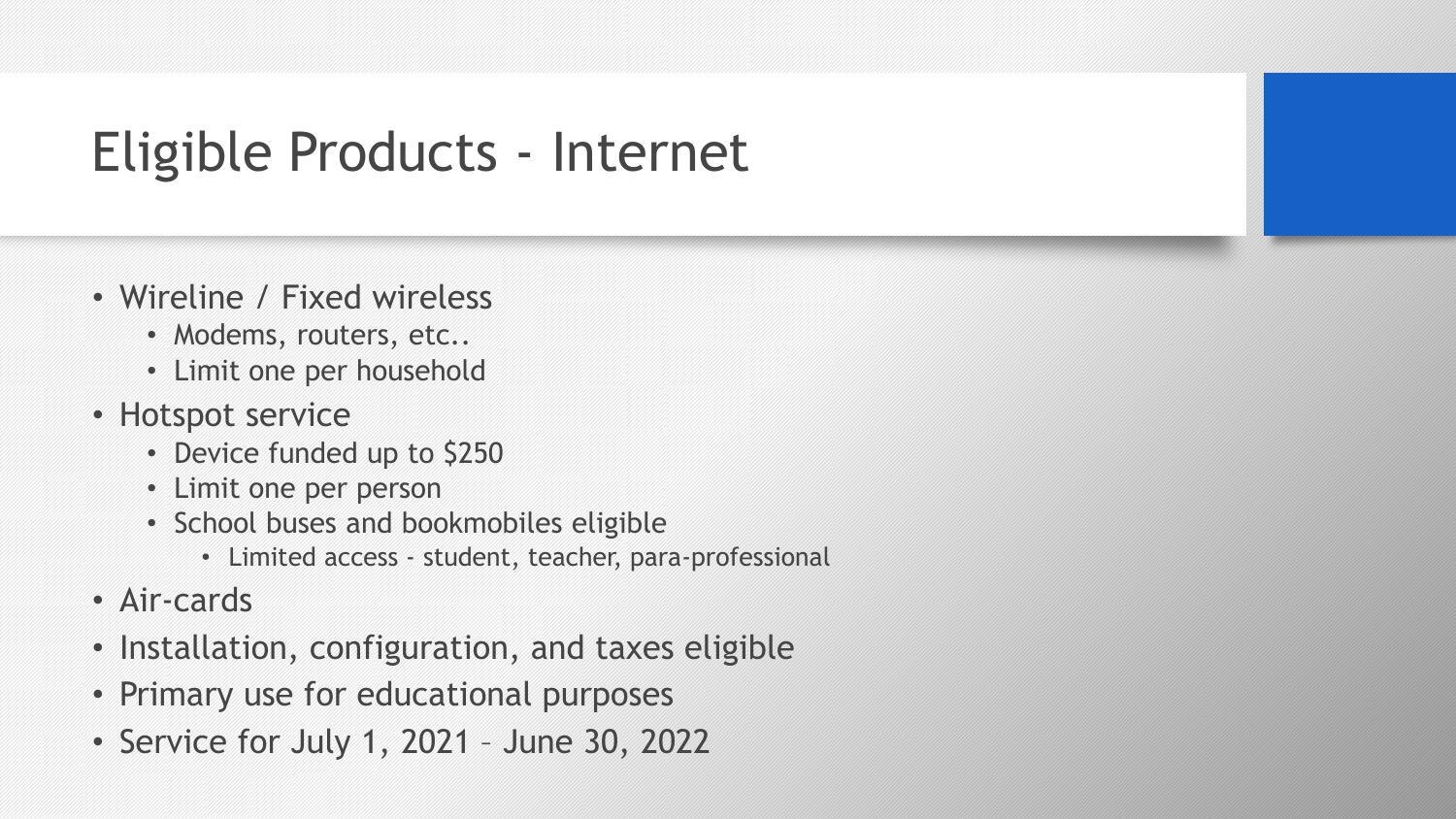## Eligible Products –Self Provision Networks

- No commercially available services exist
- Seek support for new facilities
- Applicants must provide proof of no service
- Longer approval period expected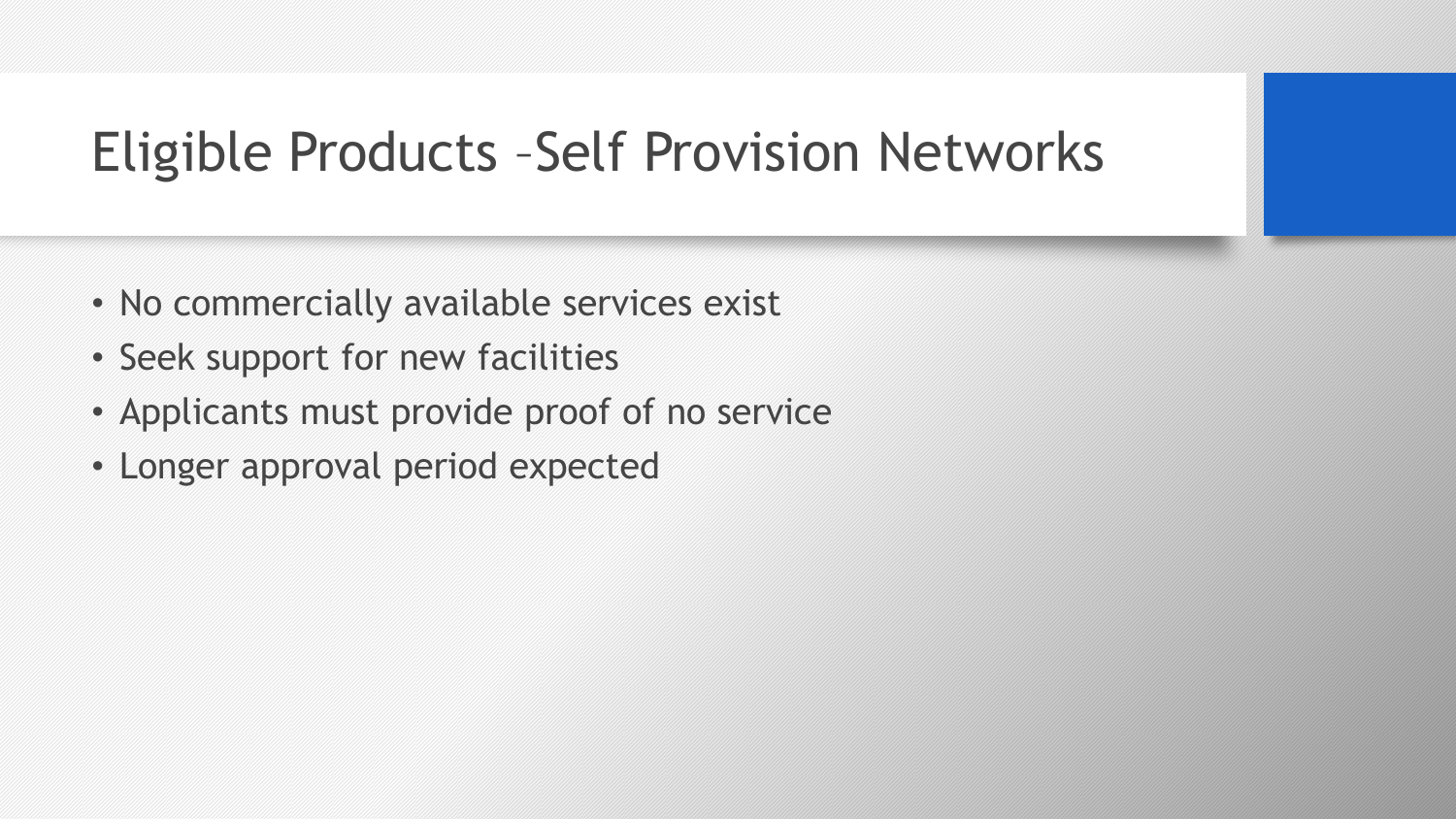# Eligible Locations

- Off campus remote learning
	- Homes
	- Community Centers
	- School buses
- Users that lack broadband access
- Datacasting (private LTE, CBRS, etc..)
- Dark/lit fiber and other networks
- Funding prohibited for on-campus products and services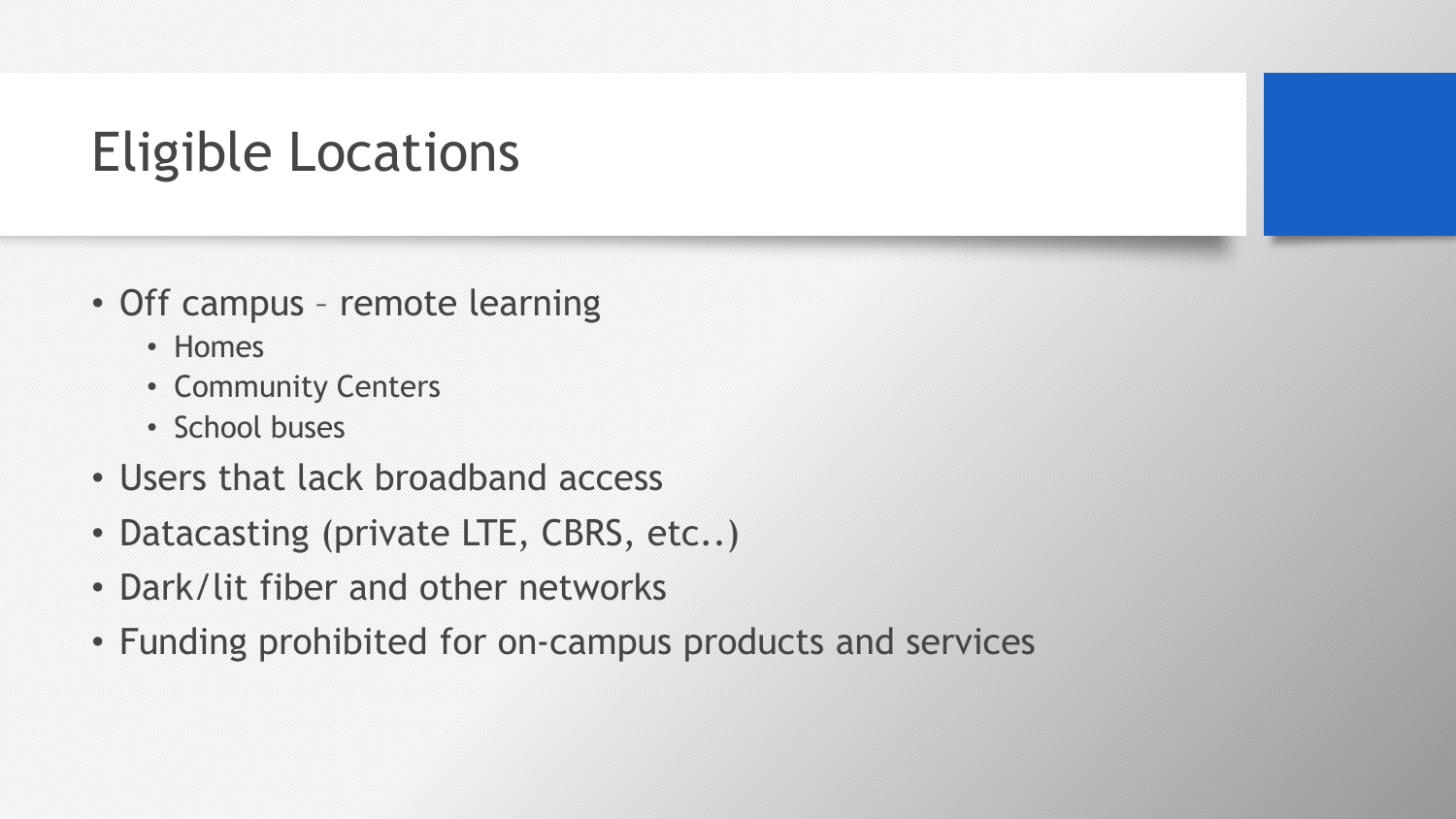## Ineligible Locations

- For-profit schools and libraries
- Schools and libraries with endowments in excess of \$50 million
- Libraries whose budgets are not separate from schools
- Library or library consortium not eligible for assistance under Library Services and Technology Act (LSTA)
- On-Campus products and services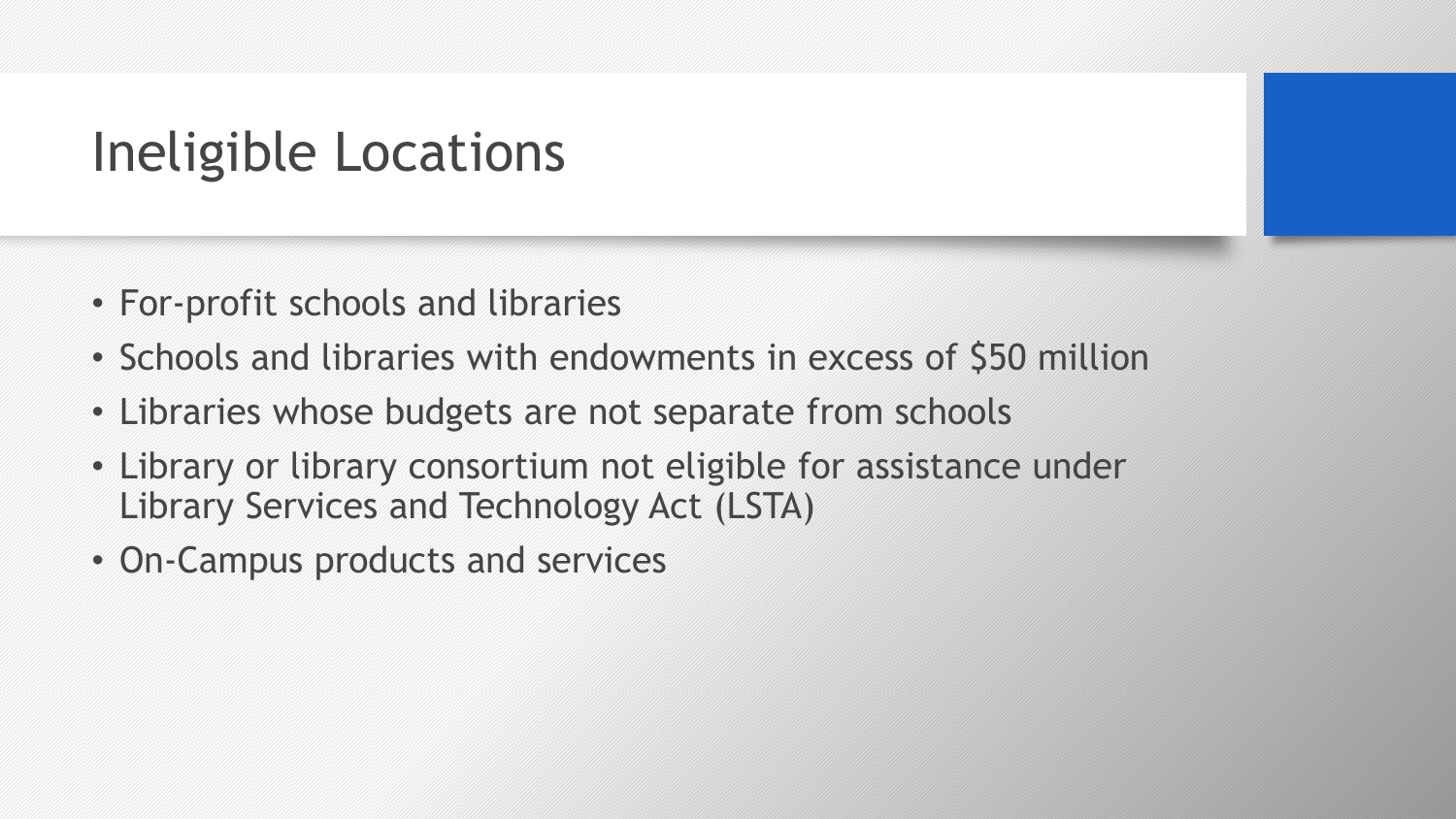# Ineligible Products

- Smart Phones
- Desktop computers
- Cybersecurity and content filtering
- Applications / Software
- Standalone peripherals
- Extend warranty
- Voice Services
- Video Conferencing Equipment
- Spare equipment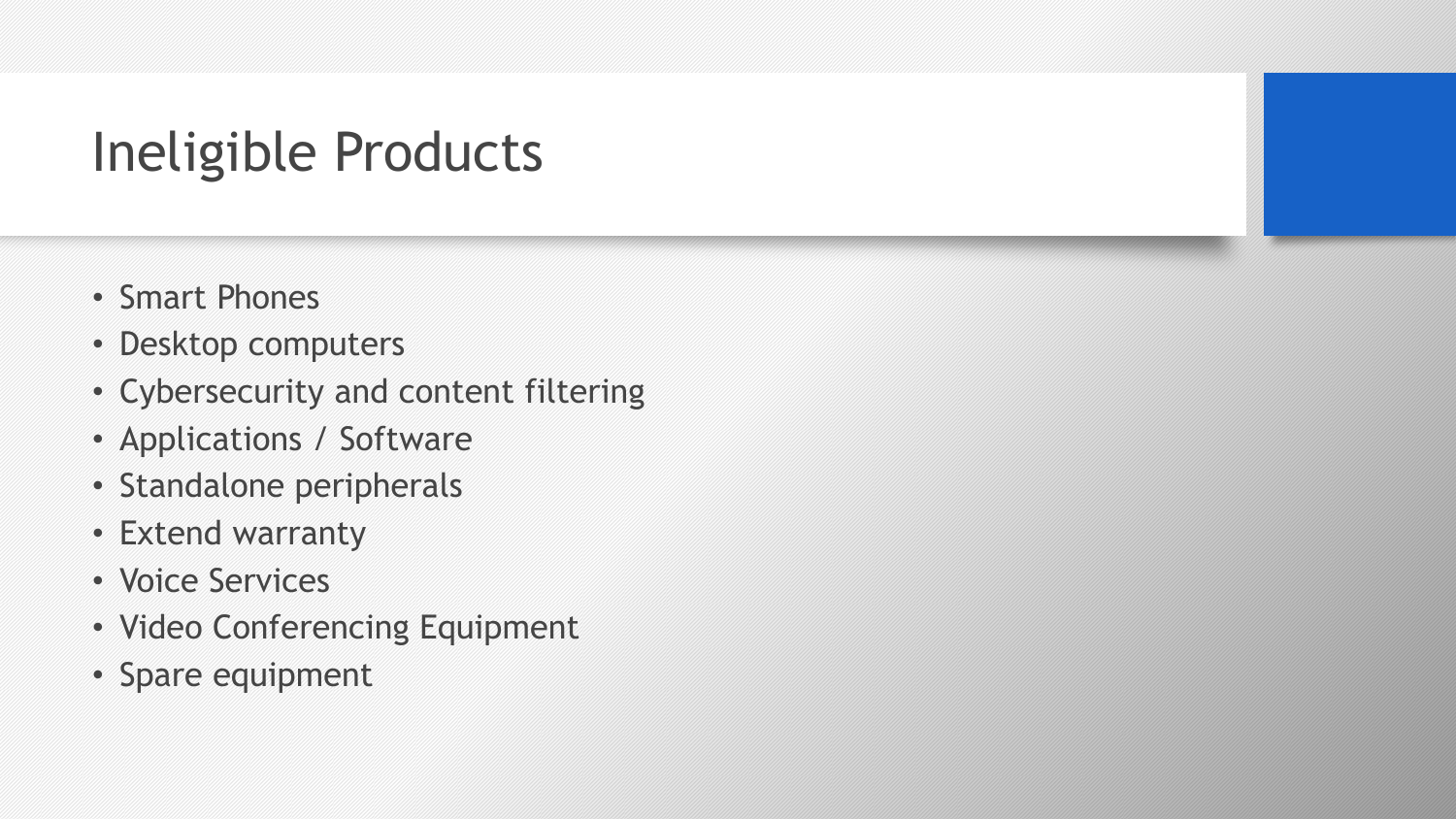#### Application Process

- Follow State purchasing guidelines
- Separate website for ECF
- Modified E-Rate Form 471
- 45 day filing window
- Applications reviewed by USAC
- Request BEAR / SPI process with vendor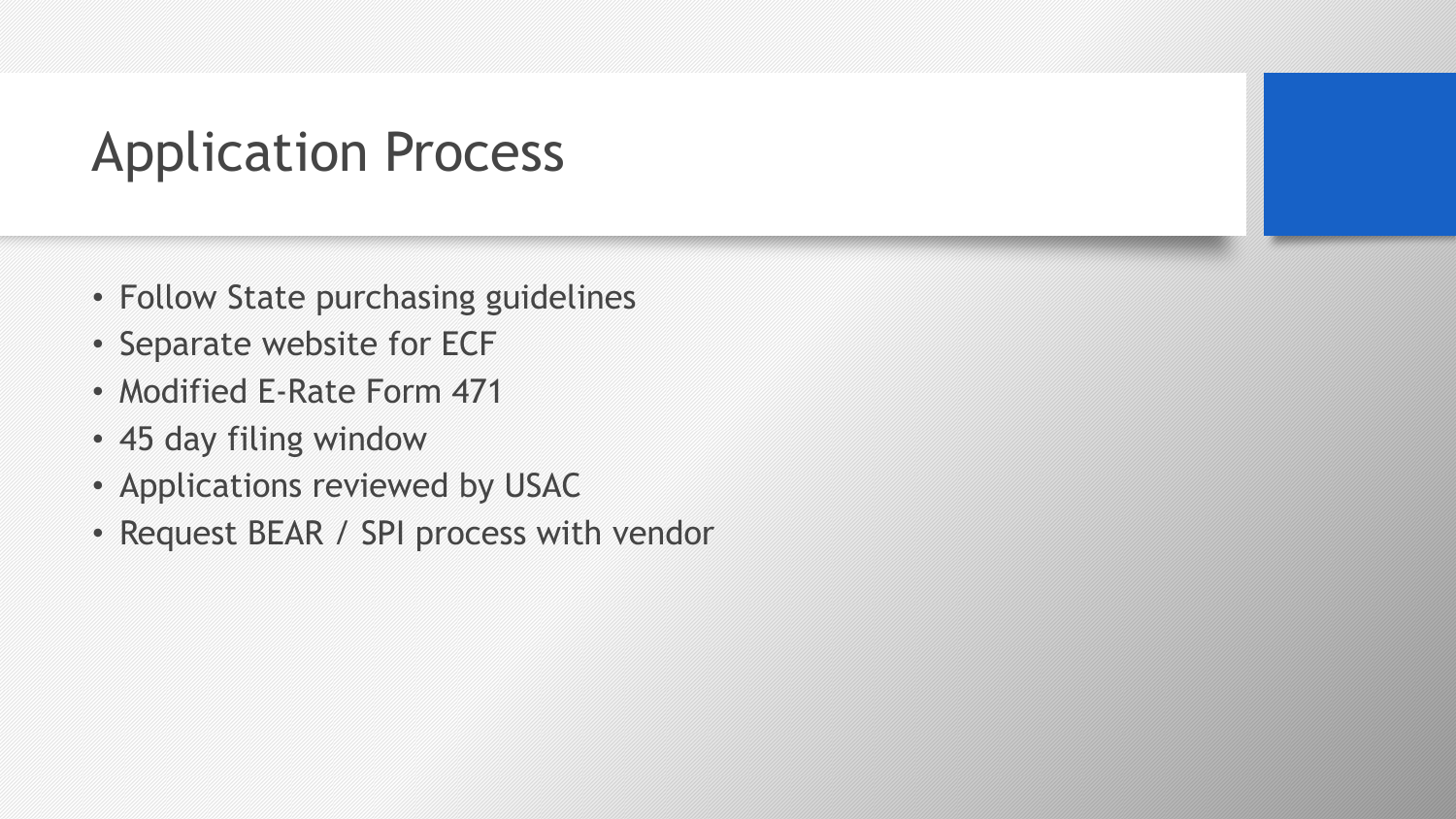### Payment Process

- Modified E-Rate Forms
	- FCC Form 472 (BEAR)
	- FCC Form 474 (SPI)
- Invoices submitted for advance payment (not all services)
- Vendors can invoice directly (not required)
- Contact vendors prior to application process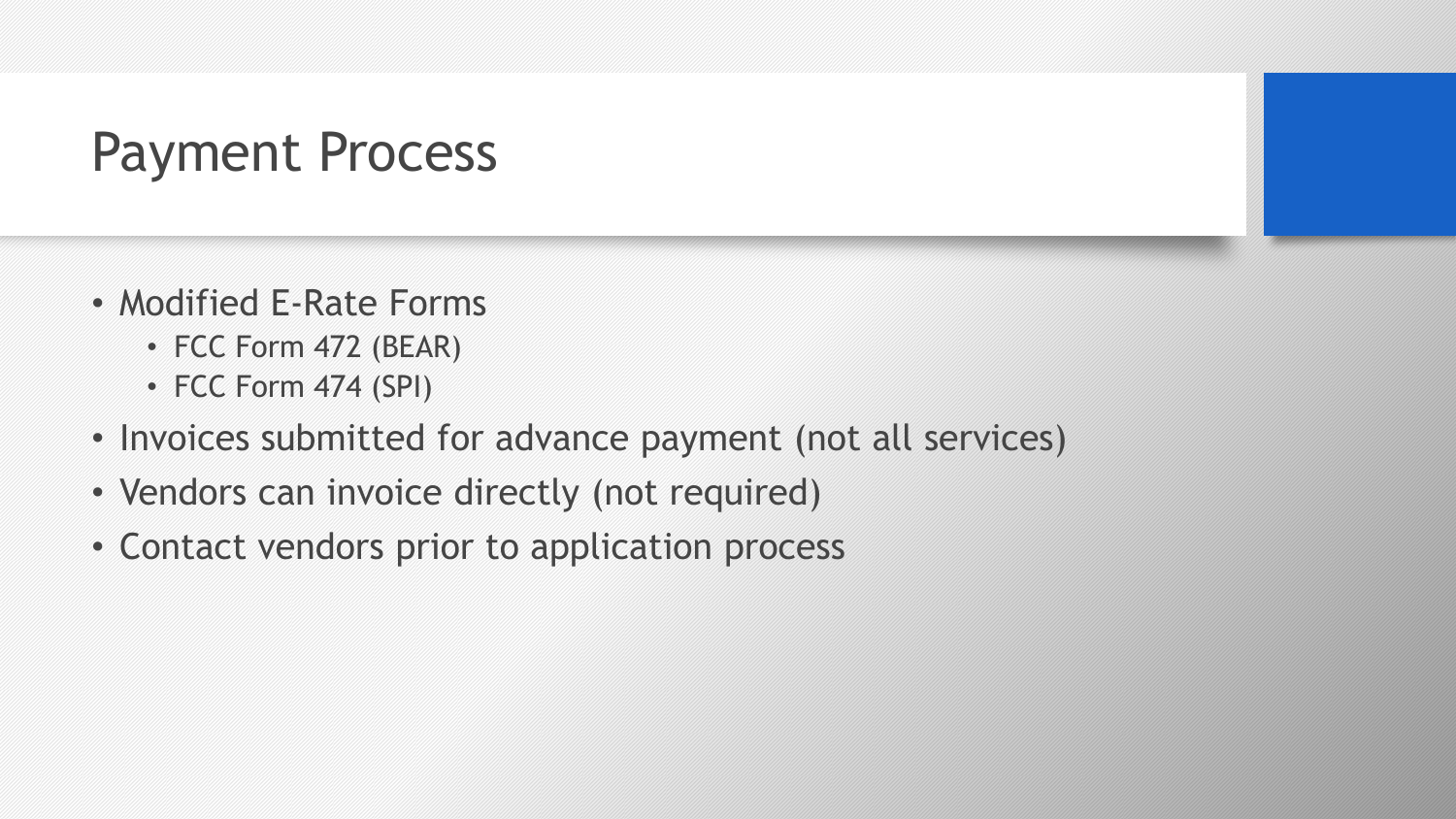# Invoicing

- 60 days to submit line-item vendor invoices for reimbursement
- Recurring services through June 2022
	- Request reimbursement by August 29, 2022
- Request up-front funding
	- Applicant can request pre-reimbursement for equipment/services
		- Make payment within 30 days for receipt of ECF funds
	- Vendor can request direct payment from USAC
		- Requires applicant verification
- Must be registered with Sam.gov system to receive ECF reimbursement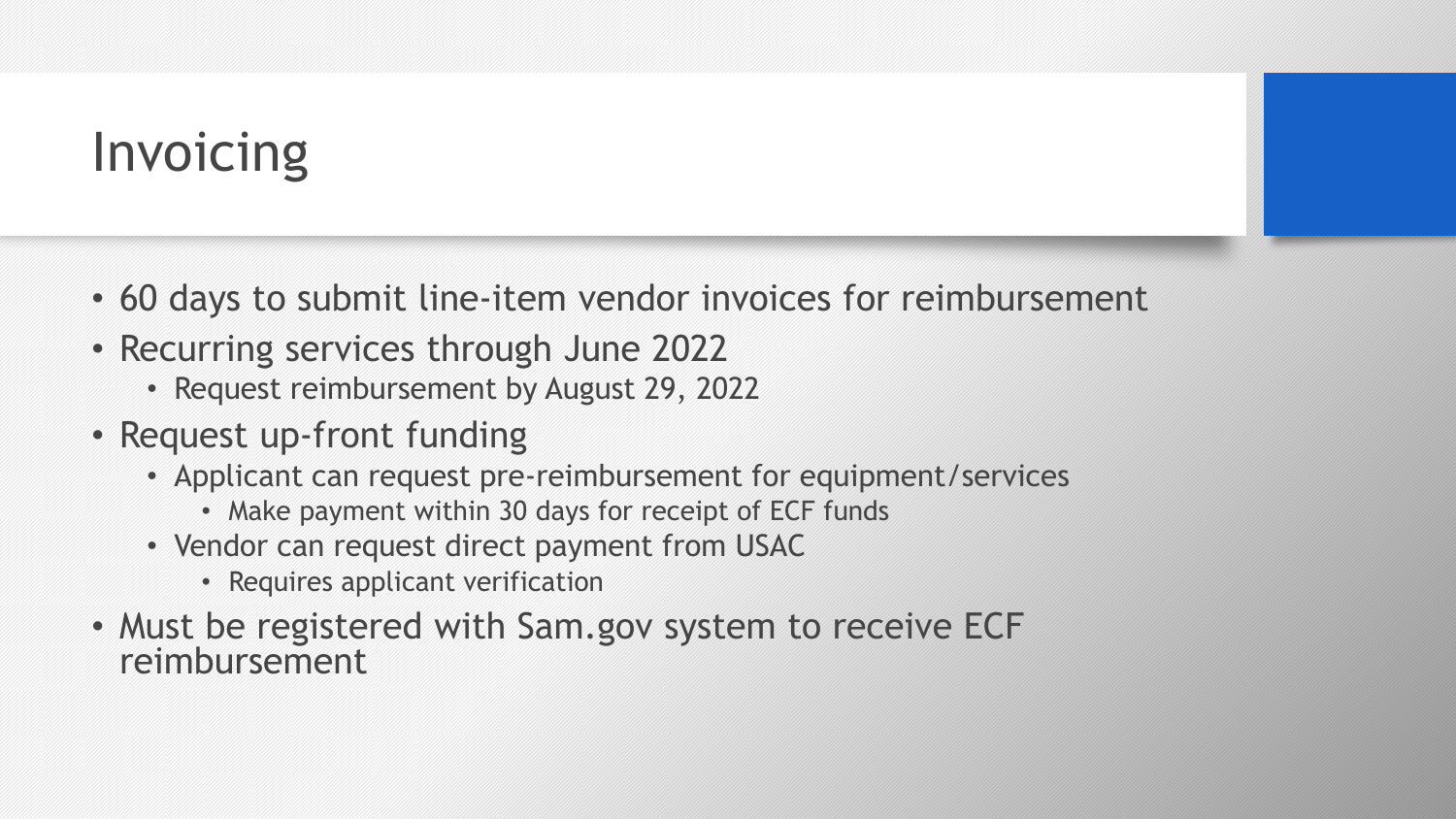# Timeline

- Application year July 1, 2021 June 30, 2022
- Application window 45 days
- Window opening ???
- Device retention 3 years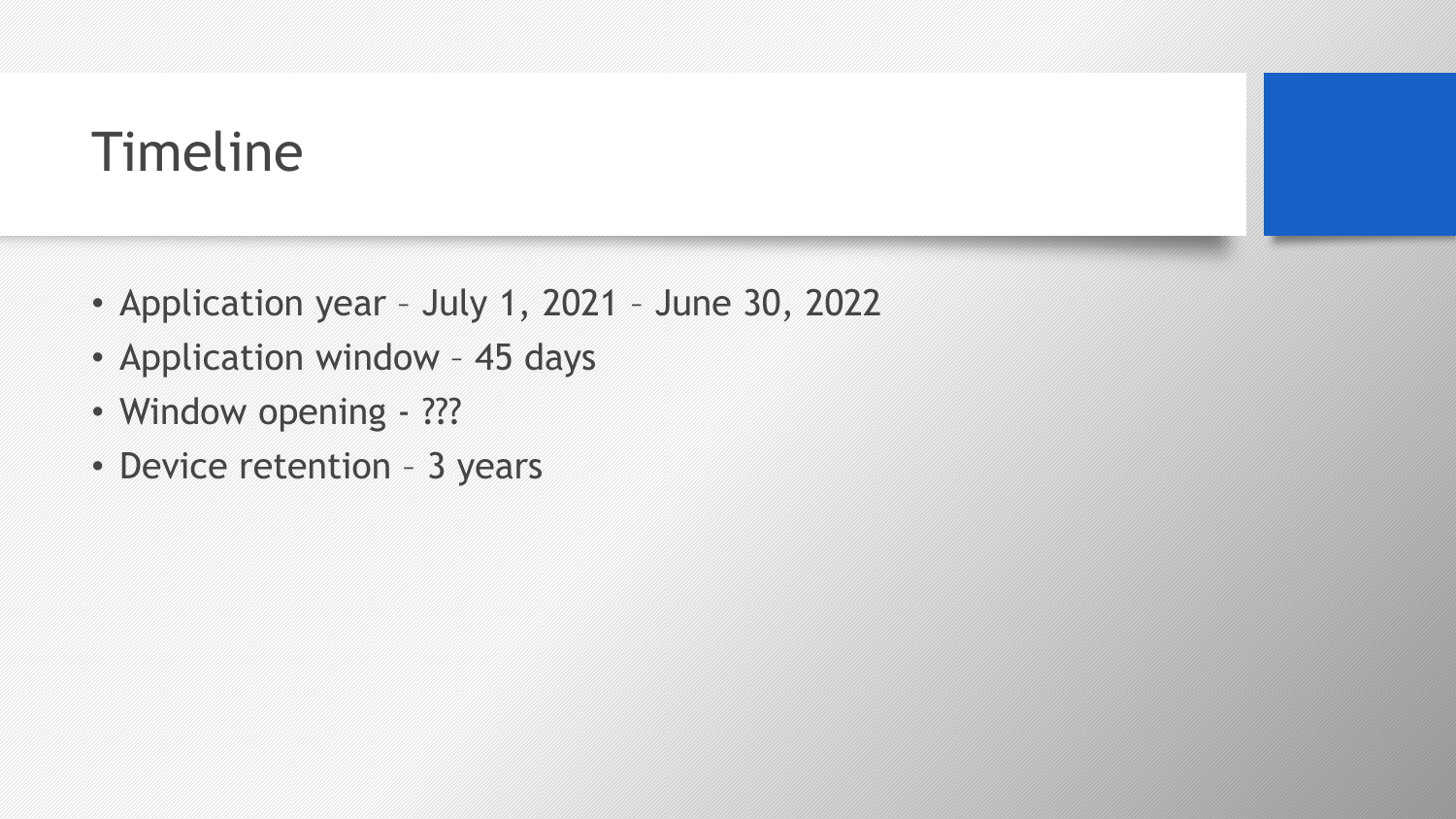## **Other**

- Separate phone number and website
- Eligible services list
- No additional competitive bidding requirements (For ECF)
- CIPA certifications apply for school owned devices
- Document retention and tracking for 10 years
- No duplicative emergency funding sources
- Funding request exceeded highest E-Rate discount receives funding first